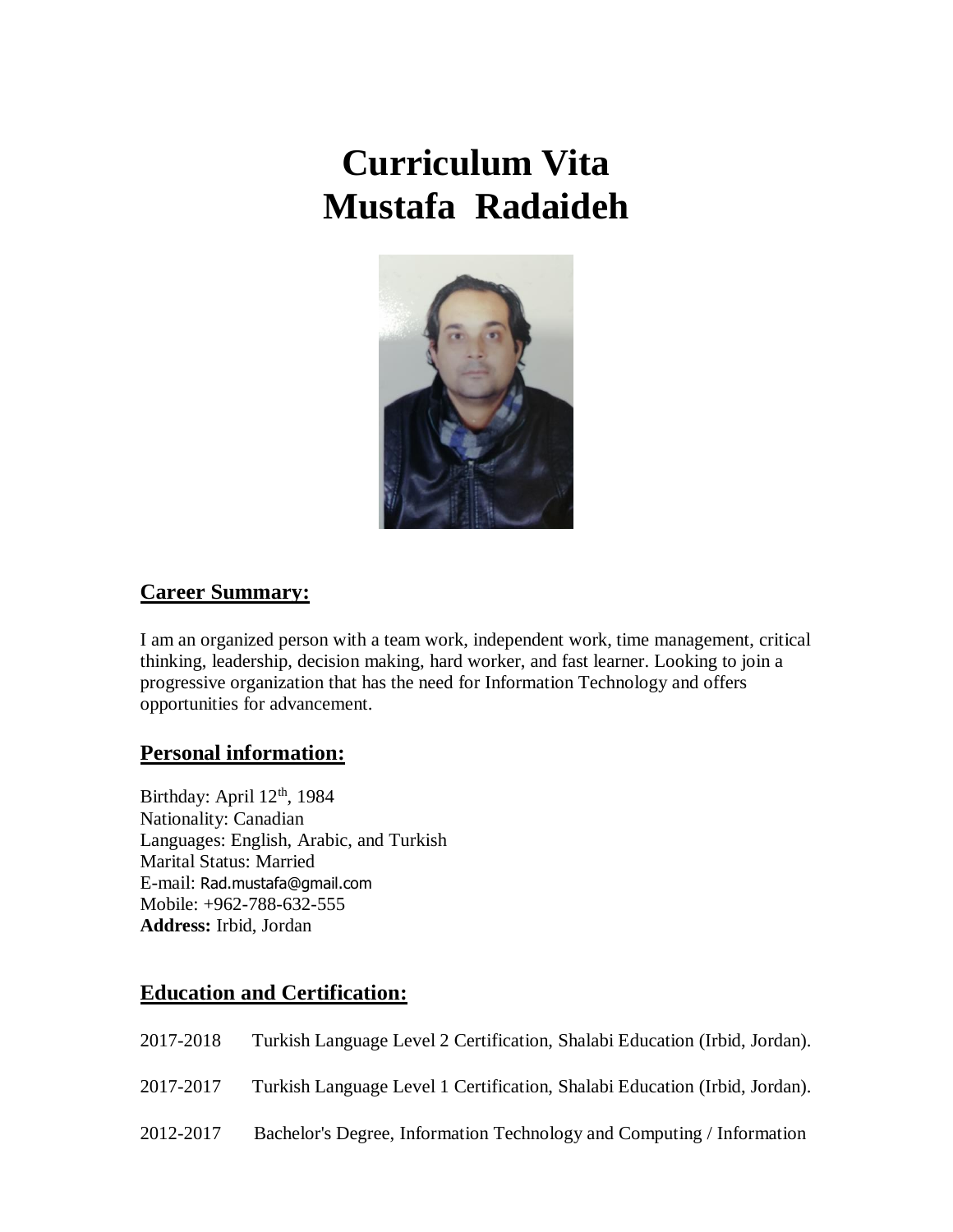and Communications Technologies, Open University (Milton Keynes, UK).

| 2011-2012 | ICDL Certification, Yarmouk University (Irbid, Jordan).                                                          |
|-----------|------------------------------------------------------------------------------------------------------------------|
| 2002-2007 | College Diploma, Computer Systems Technician and Network Systems,<br>Mohawk College (Hamilton, Ontario, Canada). |
| 1998-2002 | High School Diploma, Sir John A. MacDonald High School (Hamilton,<br>Ontario, Canada).                           |

## **Experience:**

| 2011-Present Yarmouk University (as an Assistant Networks and Computers |
|-------------------------------------------------------------------------|
| Technician)                                                             |
| Help Desk Support, Data Entry, Computers Technician, Network            |
| Troubleshooting, Fiber, UTP, Routers, Switches L2 & L3, Servers         |
| 2003/2008/2012/2016, DHCP, DNS, Work Stations                           |
| 98/ME/2000/NT/XP/Vista/7/8/10/Macintosh.                                |
| (Irbid, Jordan).                                                        |
|                                                                         |
|                                                                         |

- 2015-2018 B21L Domains Ltd (as a Domain Dealer) Dealing with Escrow Secured Website of professional sale of domain names such as dot com, dot info, dot xyz, dot work, dot us, and ect (Irbid, Jordan).
- 2008-2010 Andaleeb Computers (as a Computers Technician) Installation, Computer Repairs, Upgrades, Maintenance, and Sale Computer Parts (Irbid, Jordan).
- 2007-2008 Abu Dhabi Immigration (as a Network Support in IT Department) Installation, Computer Repairs, Upgrades, Maintenance, and Network Troubleshooting (Abu Dhabi, UAE).

## **Skills:**

- Time Management, Critical Thinking, Self-Confidence, Leadership, and Decision Making.
- Network Systems, Knowledge of Servers (RedHat Linux and Microsoft Windows Server 2000/2003/2008/2012/2016/NT), Workstations, Routers, Bridges, Switches, and Hubs.
- Knowledge of Exchange Server 2003/2008/2012/2016.